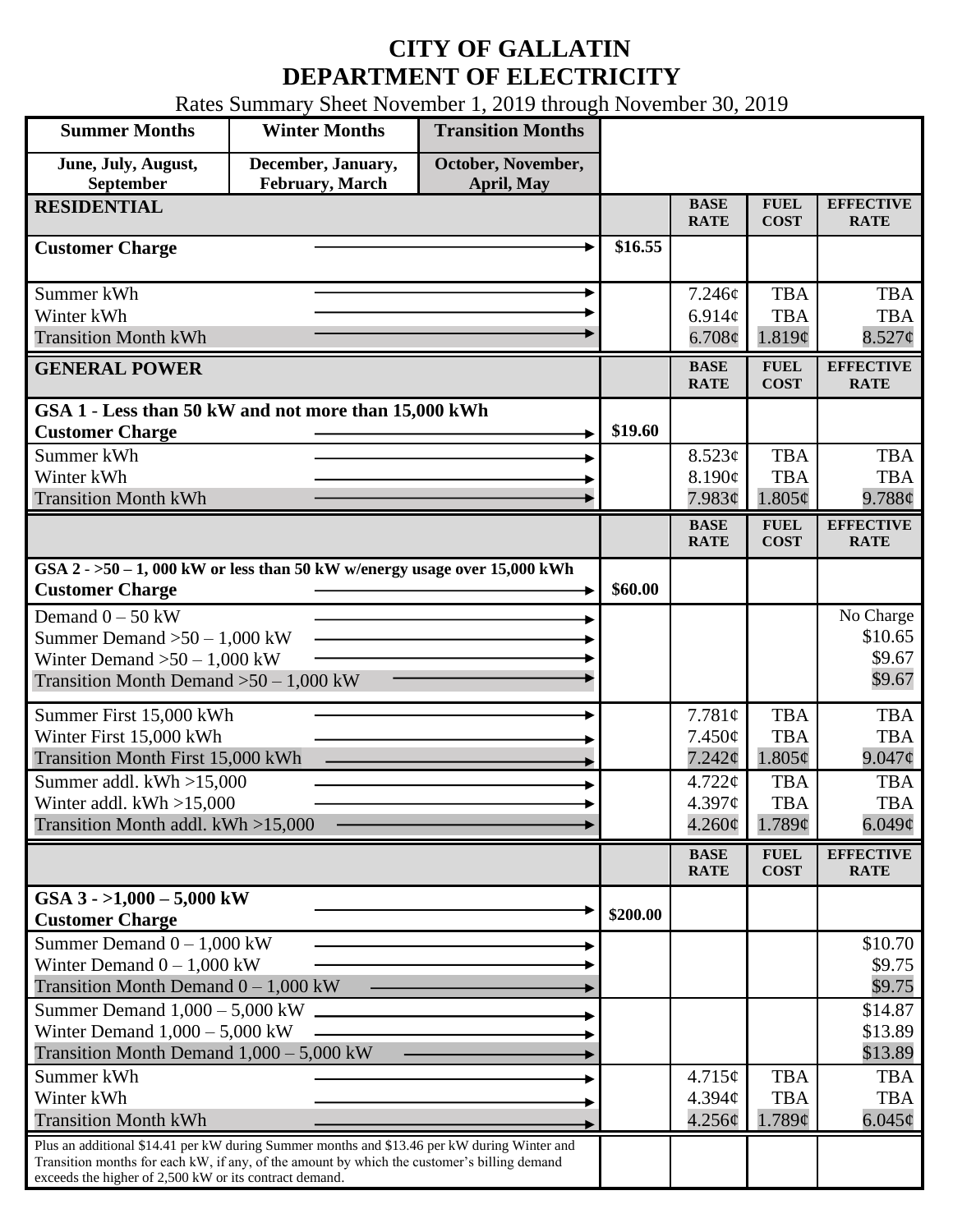| <b>Summer Months</b>                                                        | <b>Winter Months</b>                             | <b>Transition Months</b>   |                            |                                |                                          |                            |
|-----------------------------------------------------------------------------|--------------------------------------------------|----------------------------|----------------------------|--------------------------------|------------------------------------------|----------------------------|
| June, July, August,                                                         | December, January,                               | October, November,         |                            |                                |                                          |                            |
| September                                                                   | February, March                                  | April, May                 |                            |                                |                                          | <b>EFFECTIVE</b>           |
| <b>GENERAL POWER CONTINUE</b>                                               |                                                  | <b>BASE</b><br><b>RATE</b> | <b>FUEL</b><br><b>COST</b> | <b>RATE</b>                    |                                          |                            |
| <b>TD GSA</b>                                                               |                                                  |                            |                            |                                |                                          |                            |
| <b>Customer Charge</b>                                                      |                                                  |                            | \$1,500                    |                                |                                          |                            |
| <b>Onpeak Summer Demand</b>                                                 |                                                  |                            |                            |                                |                                          | \$10.87                    |
| <b>Onpeak Winter Demand</b>                                                 |                                                  |                            |                            |                                |                                          | \$9.90                     |
| <b>Onpeak Transition Month Demand</b>                                       |                                                  |                            |                            |                                |                                          | \$9.99                     |
| <b>Offpeak Excess of Contract Demand</b>                                    |                                                  |                            |                            |                                |                                          |                            |
| Summer                                                                      |                                                  |                            |                            |                                |                                          | \$10.87                    |
| Winter                                                                      |                                                  |                            |                            |                                |                                          | \$9.90                     |
| Transition                                                                  |                                                  |                            |                            |                                |                                          | \$9.99                     |
| <b>Max Demand</b>                                                           |                                                  |                            |                            |                                |                                          | \$5.23                     |
| <b>Onpeak Summer kWh</b>                                                    |                                                  |                            |                            | 8.049¢                         | <b>TBA</b>                               | <b>TBA</b>                 |
| <b>Onpeak Winter kWh</b>                                                    |                                                  |                            |                            | 6.520¢                         | <b>TBA</b>                               | <b>TBA</b>                 |
| <b>Onpeak Transition Month kWh</b>                                          |                                                  |                            |                            | 5.115¢                         | 1.811¢                                   | 6.926¢                     |
| Offpeak Summer kWh First 200 HUD                                            |                                                  |                            |                            | 4.700¢                         | <b>TBA</b>                               | <b>TBA</b>                 |
| Offpeak Summer kWh Next 200 HUD                                             |                                                  |                            |                            | $0.452\epsilon$                | <b>TBA</b>                               | <b>TBA</b>                 |
| <b>Additional HUD</b>                                                       |                                                  |                            |                            | 0.149¢                         | <b>TBA</b>                               | <b>TBA</b>                 |
| Offpeak Winter kWh First 200 HUD                                            |                                                  |                            |                            | 4.996¢                         | <b>TBA</b>                               | <b>TBA</b>                 |
| Offpeak Winter kWh Next 200 HUD                                             |                                                  |                            |                            | 0.452¢                         | <b>TBA</b>                               | <b>TBA</b>                 |
| <b>Additional HUD</b>                                                       |                                                  |                            |                            | 0.149¢                         | <b>TBA</b>                               | <b>TBA</b>                 |
| Offpeak Transition kWh First 200 HUD                                        |                                                  |                            |                            | 5.115¢                         | 1.811¢                                   | 6.926¢                     |
| Offpeak Transition kWh Next 200 HUD                                         |                                                  |                            |                            | .452 $\mathfrak{c}$            | 1.811¢                                   | 2.263¢                     |
| <b>Additional HUD</b>                                                       |                                                  |                            |                            | .149 $\phi$<br><b>BASE</b>     | 1.811¢<br><b>FUEL</b>                    | 1.960¢<br><b>EFFECTIVE</b> |
|                                                                             |                                                  |                            |                            | <b>RATE</b>                    | <b>COST</b>                              | <b>RATE</b>                |
| GSB Demands from $5,001 - 15,000$ kW                                        |                                                  |                            |                            |                                |                                          |                            |
| <b>Customer Charge</b>                                                      |                                                  |                            | \$1,500                    |                                |                                          |                            |
| Onpeak Summer Demand 5,000 - 15,000 kW                                      |                                                  |                            |                            |                                |                                          | \$10.87                    |
| Onpeak Winter Demand $5,000 - 15,000$ kW                                    |                                                  |                            |                            |                                |                                          | \$9.90                     |
|                                                                             | Onpeak Transition Month Demand 5,000 - 15,000 kW |                            |                            |                                |                                          | \$9.90                     |
| <b>Offpeak Excess of Contract Demand</b>                                    |                                                  |                            |                            |                                |                                          |                            |
| Summer                                                                      |                                                  |                            |                            |                                |                                          | \$10.87                    |
| Winter                                                                      |                                                  |                            |                            |                                |                                          | \$9.90                     |
| Transition                                                                  |                                                  |                            |                            |                                |                                          | \$9.90                     |
| <b>Max Demand</b>                                                           |                                                  |                            |                            |                                |                                          | \$5.21                     |
| <b>Onpeak Summer kWh</b>                                                    |                                                  |                            |                            | 6.513¢                         | <b>TBA</b>                               | <b>TBA</b>                 |
| <b>Onpeak Winter kWh</b>                                                    |                                                  |                            |                            | 5.378¢                         | <b>TBA</b>                               | <b>TBA</b>                 |
| <b>Onpeak Transition Month kWh</b>                                          |                                                  |                            |                            | $3.990\ell$                    | 1.748¢                                   | 5.738¢                     |
| Offpeak Summer kWh First 200 HUD                                            |                                                  |                            |                            | 4.022¢                         | <b>TBA</b>                               | <b>TBA</b>                 |
| Offpeak Summer kWh Next 200 HUD                                             |                                                  |                            |                            | 0.564¢                         | <b>TBA</b>                               | <b>TBA</b>                 |
| <b>Additional HUD</b>                                                       |                                                  |                            |                            | 0.223¢                         | <b>TBA</b>                               | <b>TBA</b>                 |
| Offpeak Winter kWh First 200 HUD                                            |                                                  |                            |                            | 4.244 <sub>c</sub>             | <b>TBA</b>                               | <b>TBA</b>                 |
| Offpeak Winter kWh Next 200 HUD                                             |                                                  |                            |                            | 0.564¢                         | <b>TBA</b>                               | <b>TBA</b>                 |
| <b>Additional HUD</b>                                                       |                                                  |                            |                            | 0.223¢                         | <b>TBA</b>                               | <b>TBA</b>                 |
| Offpeak Transition kWh First 200 HUD<br>Offpeak Transition kWh Next 200 HUD |                                                  |                            |                            | $3.990\text{¢}$<br>$0.564\phi$ | 1.748 <sub>c</sub><br>$1.748\mathcal{C}$ | 5.738c<br>$2.312\epsilon$  |
| <b>Additional HUD</b>                                                       |                                                  |                            |                            | $0.223\phi$                    | 1.748¢                                   | $1.971\phi$                |
|                                                                             |                                                  |                            |                            |                                |                                          |                            |

## **Page 2 - Rates Summary Sheet November 1, 2019 through November 30, 2019**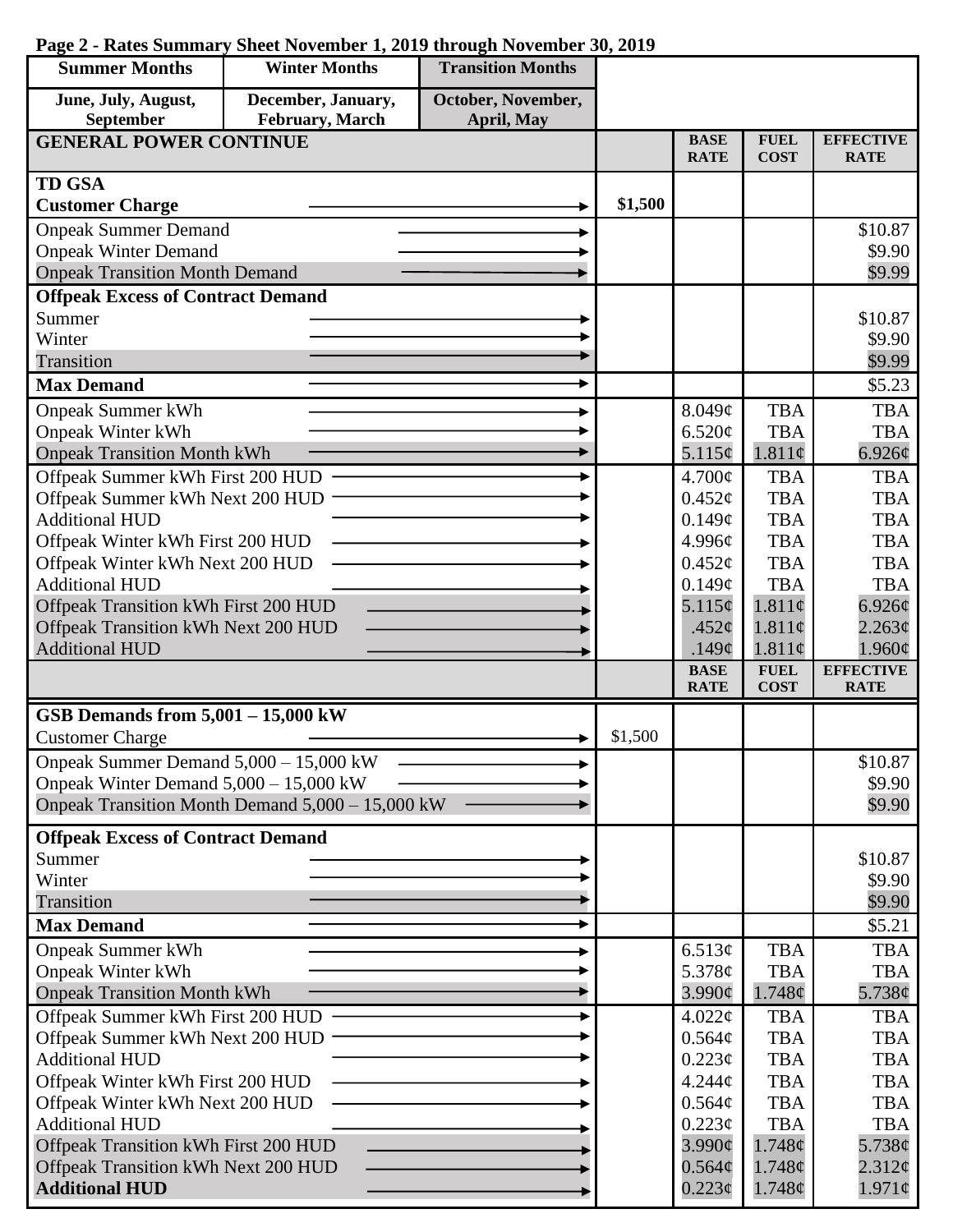|  |  |  |  |  |  |  |  | Page 3 - Rates Summary Sheet November 1, 2019 through November 30, 2019 |  |  |  |
|--|--|--|--|--|--|--|--|-------------------------------------------------------------------------|--|--|--|
|--|--|--|--|--|--|--|--|-------------------------------------------------------------------------|--|--|--|

| <b>Summer Months</b>                                     | <b>Winter Months</b> | <b>Transition Months</b> |         |                            |                          |                          |
|----------------------------------------------------------|----------------------|--------------------------|---------|----------------------------|--------------------------|--------------------------|
| June, July, August,                                      | December, January,   | October, November,       |         |                            |                          |                          |
| September<br><b>GENERAL POWER CONTINUE</b>               | February, March      | April, May               |         | <b>BASE</b>                | <b>FUEL</b>              | <b>EFFECTIVE</b>         |
|                                                          |                      |                          |         | <b>RATE</b>                | <b>COST</b>              | <b>RATE</b>              |
| MSB Demands greater than 5,000 kW                        |                      |                          |         |                            |                          |                          |
| <b>Customer Charge</b>                                   |                      |                          | \$1,500 |                            |                          |                          |
| Onpeak Summer Demand > 5,000                             |                      |                          |         |                            |                          | \$10.24                  |
| Onpeak Winter Demand > 5,000                             |                      |                          |         |                            |                          | \$9.27                   |
| Onpeak Transition Month Demand > 5,000                   |                      |                          |         |                            |                          | \$9.27                   |
| <b>Max Demand</b>                                        |                      |                          |         |                            |                          | \$2.26                   |
| <b>Offpeak Excess of Contract Demand</b>                 |                      |                          |         |                            |                          |                          |
| Summer                                                   |                      |                          |         |                            |                          | \$10.24                  |
| Winter                                                   |                      |                          |         |                            |                          | \$9.27                   |
| Transition                                               |                      |                          |         |                            |                          | \$9.27                   |
| <b>Onpeak Summer kWh</b>                                 |                      |                          |         | 5.779¢                     | <b>TBA</b>               | <b>TBA</b>               |
| <b>Onpeak Winter kWh</b>                                 |                      |                          |         | 4.639¢                     | <b>TBA</b>               | <b>TBA</b>               |
| <b>Onpeak Transition Month kWh</b>                       |                      |                          |         | 3.589¢                     | $1.704\phi$              | 5.293 $\phi$             |
| Offpeak Summer kWh First 200 HU <del>D</del>             |                      |                          |         | 3.279¢                     | <b>TBA</b>               | <b>TBA</b>               |
| Offpeak Summer kWh Next 200 HUD                          |                      |                          |         | $0.310\phi$                | <b>TBA</b>               | <b>TBA</b>               |
| <b>Additional HUD</b>                                    |                      |                          |         | $0.055\phi$                | <b>TBA</b>               | <b>TBA</b>               |
| Offpeak Winter kWh First 200 HUD                         |                      |                          |         | 3.502¢                     | <b>TBA</b>               | <b>TBA</b>               |
| Offpeak Winter kWh Next 200 HUD<br><b>Additional HUD</b> |                      |                          |         | $0.310\phi$<br>$0.055\phi$ | <b>TBA</b><br><b>TBA</b> | <b>TBA</b><br><b>TBA</b> |
| Offpeak Transition kWh First 200 HUD                     |                      |                          |         | $3.589\mathcal{C}$         | $1.704\phi$              | $5.293\mathcal{C}$       |
| Offpeak Transition kWh Next 200 HUD                      |                      |                          |         | $0.310\phi$                | $1.704\phi$              | $2.014\phi$              |
| <b>Additional HUD</b>                                    |                      |                          |         | $0.055\phi$                | $1.704\phi$              | 1.759¢                   |
|                                                          |                      |                          |         | <b>BASE</b>                | <b>FUEL</b>              | <b>EFFECTIVE</b>         |
|                                                          |                      |                          |         | <b>RATE</b>                | <b>COST</b>              | <b>RATE</b>              |
| MSD Demands greater than 25,000 kW                       |                      |                          |         |                            |                          |                          |
| <b>Customer Charge</b>                                   |                      |                          | \$1,500 |                            |                          |                          |
| <b>Onpeak Summer Demand</b>                              |                      |                          |         |                            |                          | \$10.24                  |
| <b>Onpeak Winter Demand</b>                              |                      |                          |         |                            |                          | \$9.27                   |
| <b>Onpeak Transition Demand</b>                          |                      |                          |         |                            |                          | \$9.27                   |
| <b>Max Demand</b>                                        |                      |                          |         |                            |                          | \$1.64                   |
| <b>Offpeak Excess of Contract Demand</b>                 |                      |                          |         |                            |                          |                          |
| Summer                                                   |                      |                          |         |                            |                          | \$10.24                  |
| Winter<br>Transition                                     |                      |                          |         |                            |                          | \$9.27                   |
|                                                          |                      |                          |         |                            |                          | \$9.27                   |
| <b>Onpeak Summer kWh</b>                                 |                      |                          |         | 5.440¢                     | <b>TBA</b>               | <b>TBA</b>               |
| <b>Onpeak Winter kWh</b>                                 |                      |                          |         | 4.298¢                     | <b>TBA</b>               | <b>TBA</b>               |
| <b>Onpeak Transition Month kWh</b>                       |                      |                          |         | $3.248\mathcal{C}$         | $1.704\phi$              | 4.952¢                   |
| Offpeak Summer kWh First 200 HUD                         |                      |                          |         | 2.939¢                     | <b>TBA</b>               | <b>TBA</b>               |
| Offpeak Summer kWh Next 200 HUD -                        |                      |                          |         | 0.282¢                     | <b>TBA</b>               | <b>TBA</b>               |
| <b>Additional HUD</b>                                    |                      |                          |         | $0.208\phi$                | <b>TBA</b><br><b>TBA</b> | <b>TBA</b>               |
| Offpeak Winter kWh First 200 HUD                         |                      |                          |         | 3.161¢<br>0.282¢           | <b>TBA</b>               | <b>TBA</b><br><b>TBA</b> |
| Offpeak Winter kWh Next 200 HUD<br><b>Additional HUD</b> |                      |                          |         | 0.223¢                     | <b>TBA</b>               | <b>TBA</b>               |
| Offpeak Transition kWh First 200 HUD                     |                      |                          |         | $3.248\phi$                | $1.704\phi$              | 4.952¢                   |
| Offpeak Transition kWh Next 200 HUD                      |                      |                          |         | $0.282\epsilon$            | $1.704\phi$              | 1.986¢                   |
| <b>Additional HUD</b>                                    |                      |                          |         | $0.223\phi$                | $1.704\phi$              | $1.927\phi$              |